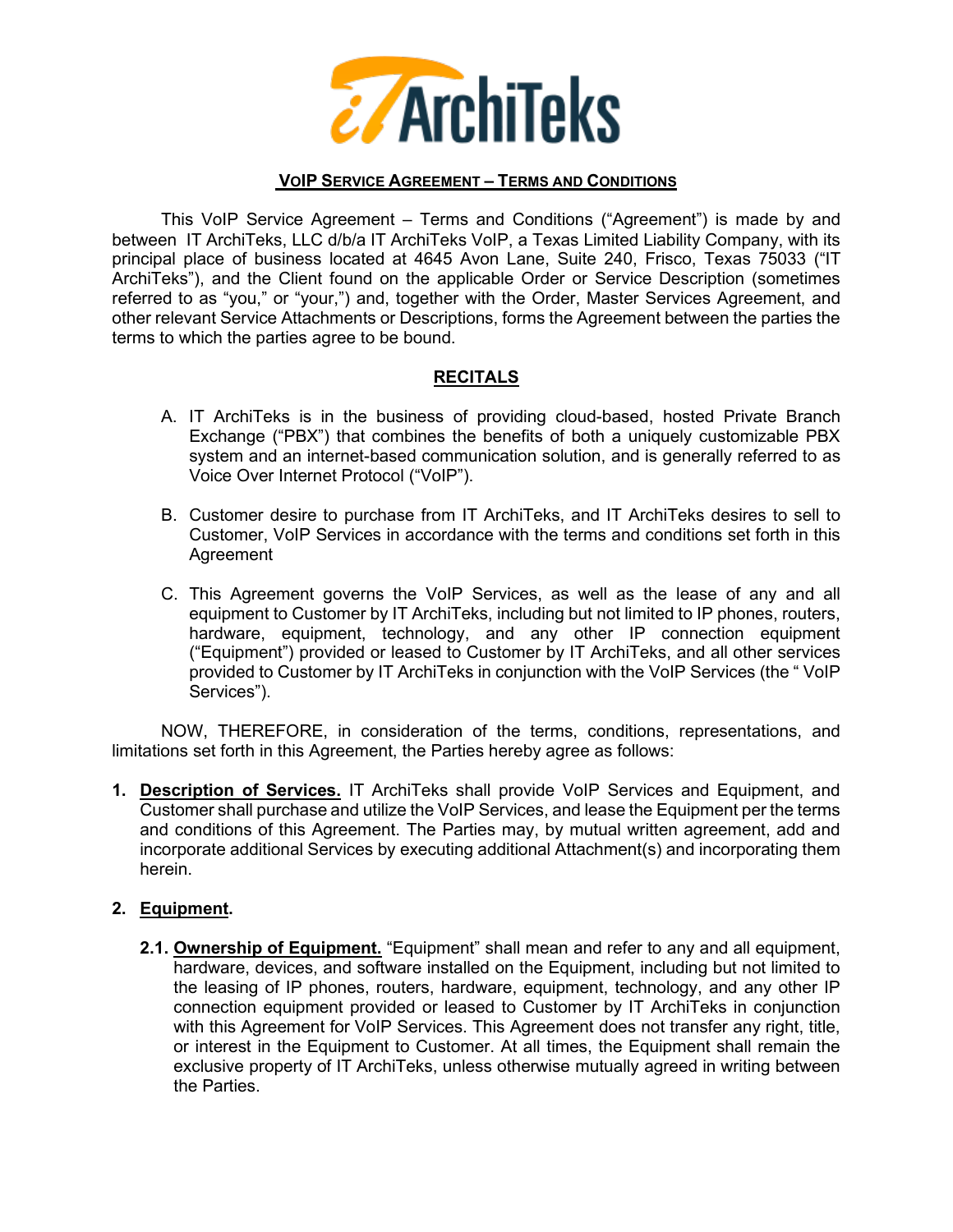**2.2. Return of Equipment.** Unless otherwise agreed upon, Customer agrees that within thirty (30) days after the expiration of the Term of this Agreement or termination of this Agreement, Customer will promptly return all provided or leased Equipment to IT ArchiTeks. Customer will be solely responsible for (i) any damage to the Equipment as assessed by IT ArchiTeks, within its sole discretion, upon receipt, (ii) the replacement cost of such Equipment if it is lost, misplaced, not delivered or stolen during transit, and (iii) shipping/handling costs.

Customer agrees to pay the full retail cost for the repair or replacement of any Equipment or part that is lost, stolen, damaged, modified, sold, transferred, leased, encumbered or assigned together with any costs incurred by IT ArchiTeks in obtaining or attempting to obtain possession of any Equipment. Unless otherwise provided, Equipment not returned upon cancellation, expiration, or termination of the VoIP Services will be charged to the Customer.

- **2.3. No Warranty**. Equipment may or may not be covered by respective factory warranties, if any, only. IT ArchiTeks does not offer any warranty in addition to, or in replacement of any factory warranties.
- **2.4. Tampering with Equipment**. Customer may not change, modify, alter, or otherwise tamper with the electronic serial number or equipment identifier of any Equipment. Customer further agrees and acknowledges it shall not perform a factory reset of any Equipment without first obtaining IT ArchiTeks' prior written consent.
- **2.5. Buy-Out Option of Equipment**. Customer agrees and acknowledges that it may, or may not, have the option to buy-out certain Equipment at the expiration of the Term of this Agreement, which will be afforded at IT ArchiTeks' sole and absolute discretion. In the event Customer elects, and IT ArchiTeks authorizes, the buy-out of any and all Equipment utilized by Customer during the Term of the VoIP Services, such buy-out of the Equipment will be expressly subject to a separate buy-out agreement and additional terms and conditions, all of which shall be subject to IT ArchiTeks' sole and absolute discretion.
- **3. Term.** This Agreement is effective on the date specified on the Order (the "Service Start Date"). This agreement will remain in effect through the end of the term specified on the Order (the "Initial Term") and thereafter shall automatically renew for equivalent successive renewal Terms unless terminated by either Party pursuant to this Agreement. Notwithstanding the foregoing, either Party may terminate this Agreement, or any Services provided thereunder at any time during the Term, or any renewal thereof, by providing a thirty (30) day prior written notice of termination to the other Party. The term of each specific Service shall be set forth in the attached relevant Attachment(s) hereto but in any event it is understood and agreed that the terms of this Agreement shall at all times govern the provision of Services by IT ArchiTeks. In the event of early termination or cancellation, Customer shall remain fully liable to IT ArchiTeks for the Minimum Commitment for the remainder of the term of this Agreement, or any renewal term if applicable, as well as any charges due and owing to IT ArchiTeks, including but not limited to local loop charges, equipment lease, and other related charges to Customer utilizing the Services and/or Equipment provided by IT ArchiTeks.
- **4. Operational Matters**. Where applicable, the Customer shall be responsible for connecting to IT ArchiTeks' VoIP network and the Customer shall be responsible for procuring, at its own expense, the necessary facilities and/or equipment required to interconnect to such locations. IT ArchiTeks will endeavor to provide the Services on the Service Date and the Customer shall be solely responsible for coordinating the provisioning of its respective matching facilities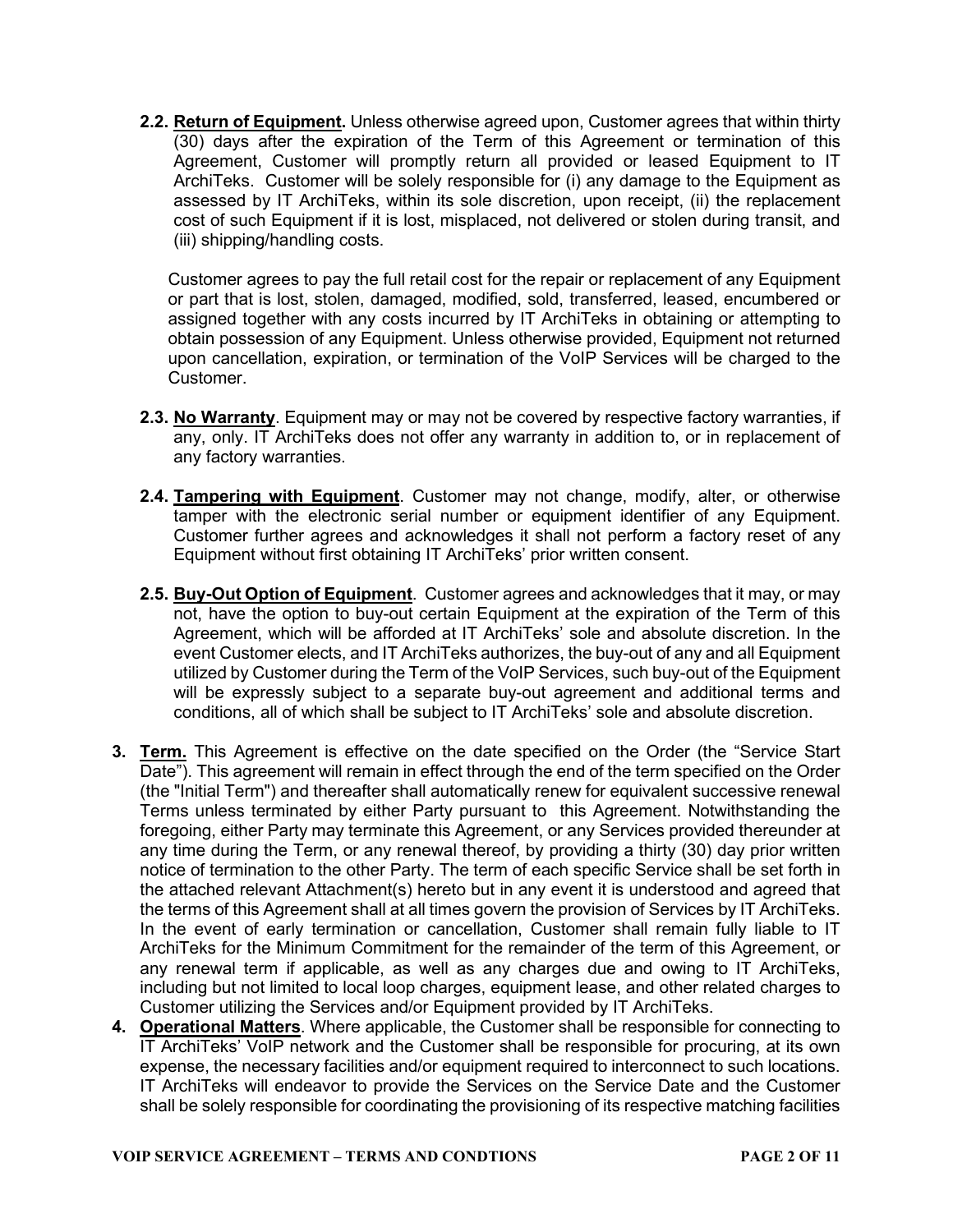and/or equipment (where applicable) by the Service Date. The Parties shall coordinate the management of their respective system facilities, with each Party being responsible for providing and operating, at its own expense, its respective network facilities.

THE SERVICE IS PROVIDED TO CUSTOMER "AS IS". THE PARTIES AGREE THAT NOTWITHSTANDING ANYTHING CONTAINED IN OR IMPLIED BY THIS AGREEMENT TO THE CONTRARY, NO WARRANTY, EXPRESS OR IMPLIED, IS MADE CONCERNING THE SERVICES OR IT ARCHITEKS' SYSTEMS, INCLUDING WITHOUT LIMITATION, THE IMPLIED WARRANTIES OF MERCHANT-ABILITY AND FITNESS FOR A PARTICULAR PURPOSE. IT ARCHITEKS DOES NOT WARRANT THAT THE FUNCTIONS CONTAINED IN THE SERVICES OR IN IT ARCHITEKS' SYSTEMS WILL MEET CUSTOMER'S REQUIREMENTS, OR WILL OPERATE IN THE MANNER DESIRED BY CUSTOMER, OR THAT THE SERVICES OR IT ARCHITEKS' SYSTEMS WILL BE ERROR FREE, OR FREE FROM UNAUTHORIZED INTRUSION.

CUSTOMER HEREBY WAIVES ANY CLAIM THAT THESE EXCLUSIONS AND DISCLAIMERS DEPRIVE IT OF AN ADEQUATE REMEDY OR CAUSE THIS AGREEMENT TO FAIL OF ITS ESSENTIAL PURPOSE.

**5. Pricing, Billing, and Caps**. For the VoIP Services and Equipment provided pursuant to this Agreement, the fees and charges for VoIP Services and Equipment are supplied to Customer during the ordering process unless otherwise provided for in this Agreement. Customer agrees to pay any applicable one-time and recurring charges. Customer further agrees that any taxes and other charges, including but not limited to, account setup fees, equipment fees, adapter fees, device charges, shipping and handling, installation, and other nonrecurring charges will be charged to Customer.

In no event shall IT ArchiTeks be liable for fraudulent or illegal use of the Services by any customers or end-users of Customer, or for any amounts that Customer is unable to collect from its customers, end users or others. If Customer in good faith disputes any invoiced amount, it shall submit to IT ArchiTeks within thirty (30) days following receipt of such disputed invoice the written documentation identifying the disputed invoiced amounts. It should include IT ArchiTeks. -supplied Call Detail Records (CDR) for the disputed calls and the reason for the dispute. IT ArchiTeks shall investigate the disputed invoiced amounts and IT ArchiTeks, within its sole and absolute discretion, may issue a credit against future invoices. Failure to contest a charge within thirty days (30) days of the date of the invoice will create an irrefutable presumption of the correctness of the charge, absent manifest error, defined as a clerical error obvious to both parties. Any amounts due hereunder that are not paid when due shall accrue interest at the rate of the lesser of one and one-half percent (1.5%) per month or the maximum amount allowable by law, compounded daily, beginning with the day following the date on which payment was due, and continuing until paid in full. Further, IT ArchiTeks shall have the right to set off any amounts due hereunder which are not paid when due against any amounts owed to Customer by IT ArchiTeks or any of its affiliates pursuant to any other agreement or arrangement. IT ArchiTeks may make billing adjustments for IT ArchiTeks' Services for a period of ninety (90) calendar days after the date a Service is rendered, and for Third Party Services at any time within three (3) months of IT ArchiTeks' receipt of any invoice from the third party, or any other timeframe allowed by contract, law, or government rule or regulation, whichever is later. IT ArchiTeks may, at any time and from time to time, at its option establish such commercially reasonable usage limits for Customer as IT ArchiTeks. may in its reasonable discretion determine to be appropriate. IT ArchiTeks may also establish reasonable usage limits at any time if the Customer's financial condition cannot be verified or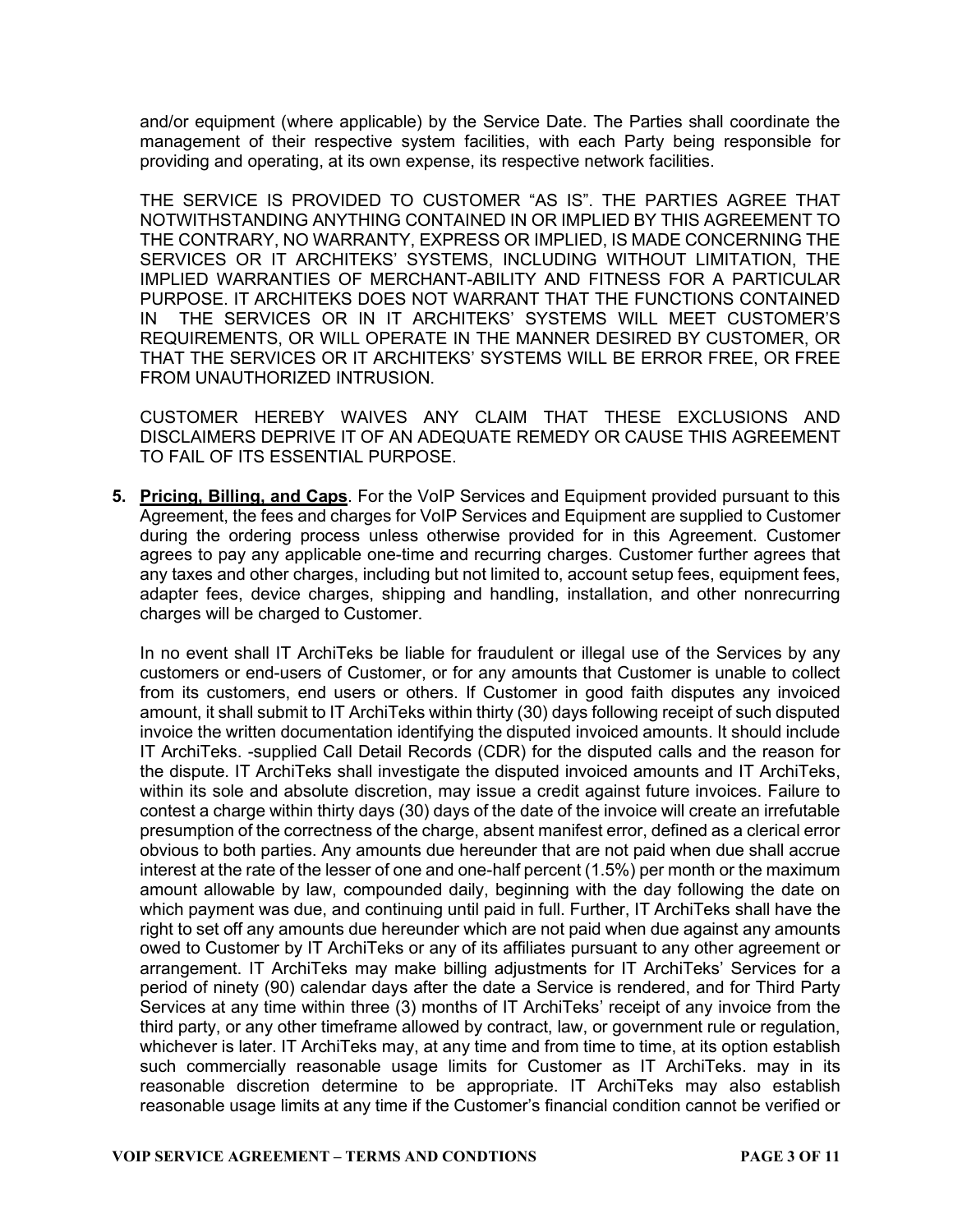Customer is not reasonably creditworthy. If Customer exceeds any reasonable usage limit established pursuant to this Agreement, IT ArchiTeks may immediately, and without incurring any liability, restrict, suspend, or discontinue providing the Services. All calculations of Customer's usage shall include both billed and unbilled charges as well as all amounts in dispute.

- **6. Acceptable Use Policy**. By contracting for or using IT ArchiTeks' VoIP Services, in addition to any other agreements Customer may have entered into with IT ArchiTeks, Customer agrees to be bound by the terms of this Acceptable Use Policy ("AUP"). IT ArchiTeks reserves the right to modify this AUP at any time and in its sole discretion, with such modifications being effective once written notice is given. Any use of IT ArchiTeks' Services after such modification constitutes acceptance of the AUP as revised.
	- **6.1. Termination/Suspension**. Any Customer that IT ArchiTeks determines, in its sole discretion, to have violated any element of this AUP may be subject to suspension or termination of service, with or without notice. IT ArchiTeks has the right, but not the obligation, to take further action as it deems to be appropriate under the circumstances to eliminate or preclude repeated violations. IT ArchiTeks shall not be liable for any damages of any nature suffered by any Customer, or any third party, resulting in whole or in part from IT ArchiTeks' exercise of its rights under this AUP.
	- **6.2. Prohibited Conduct**. Customer agrees and acknowledges that IT ArchiTeks' Services and Equipment must be used for lawful purposes only, and in a manner consistent with the intended purpose of IT ArchiTeks' Services. Users shall not use IT ArchiTeks' Services to distribute, transmit, receive, use or store any type or kind of material: (1) in violation of any local, state, or federal laws and regulations; or (2) that may adversely affect IT ArchiTeks' Services or other Customers. Customers are further prohibited from facilitating the violation of any of this AUP and from violating or facilitating the violation of another provider's AUP, including distributing, transmitting, receiving, using, storing or otherwise providing any product or service that violates this AUP or another provider's AUP. Any time a Customer accesses another provider or network using IT ArchiTeks' Services, such Customer must comply with the provider or network's rule and policies. In addition, Customer agrees and acknowledges that it will not engage in the following, nonexclusive prohibited conduct:
		- Customer shall not resell, re-brand, or commercially exploit in any form IT ArchiTeks' Services and Equipment in order to aggregate traffic from more than one customer, client, vendor, or third party, over an unlimited line;
		- Customer shall not engage in any conduct which is fraudulent, illegal, harassing, and/or directly or indirectly results in significant network congestion or degradation;
		- Customer shall not engage in any conduct involving auto-dialing, predictive-dialing, or robo-dialing;
		- Customer shall not engage in continuous, repetitive or extensive call-forwarding methods;
		- Customer shall not engage in harassing, threatening, or abusive calls, and/or unsolicited calls and activities;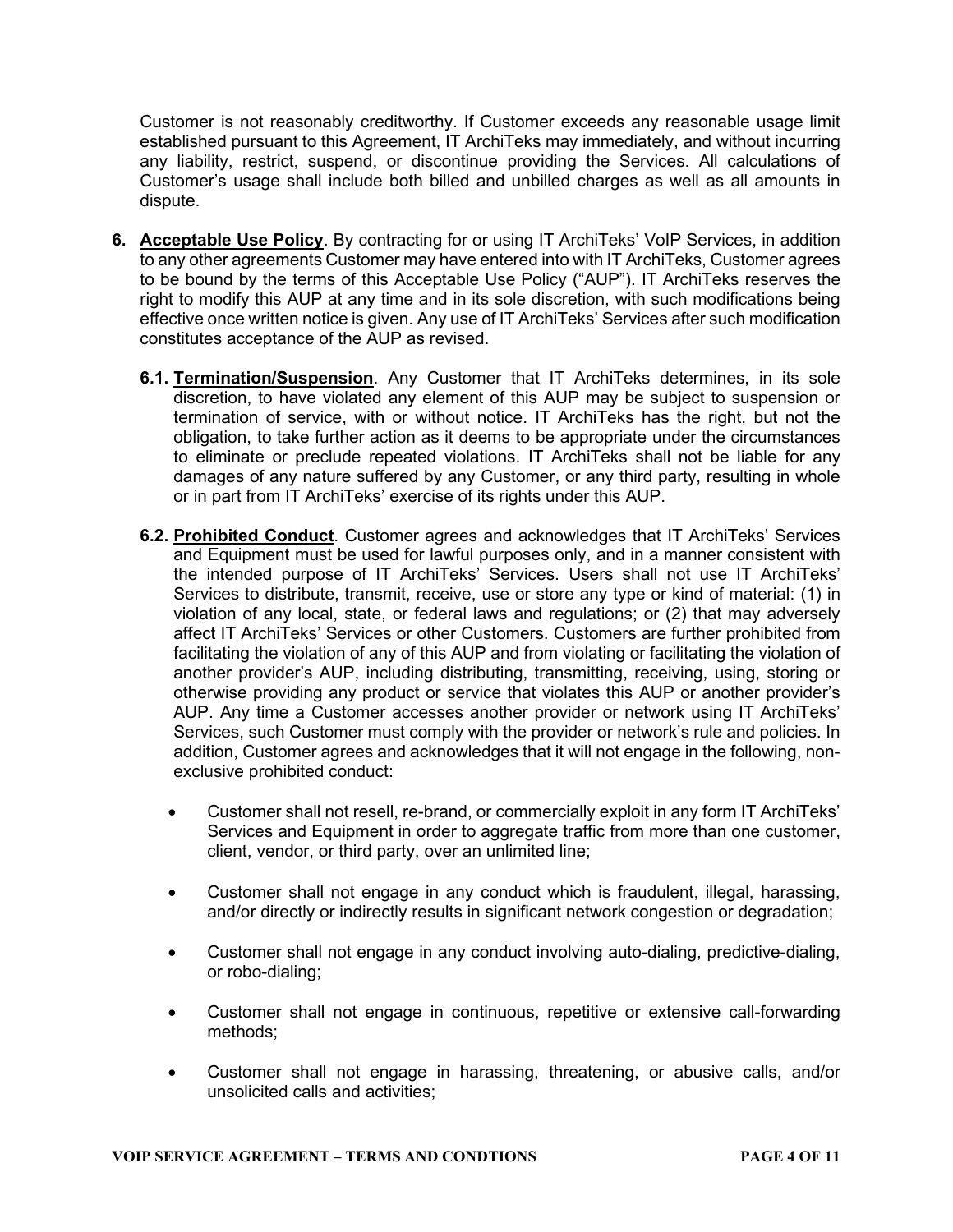- Customer shall not supply any false information to any users or third parties of the VoIP Services;
- Customer shall not engage in continuous or extensive conference call participation;
- Customer shall not engage in free conference calling or similar services that participate in traffic simulation practices or schemes that result in excessive charges;
- Customer shall not engage in calls that consist of uninterrupted recorded messages;
- Customer shall not participate in any call center/contact center environment;
- Customer shall not engage in continuous call session connectivity; and
- Customer shall not engage in fax broadcasting and/or blasting, telemarketing, or any other activity that would be inconsistent with reasonable business use patterns, causes network congestion, or jeopardizes the integrity of IT ArchiTeks' VoIP Services and Equipment.

**CUSTOMER AGREES TO INDEMNIFY, DEFEND AND HOLD IT ARCHITEKS HARMLESS FROM ANY AND ALL CLAIMS, DAMAGES, LOSSES AND EXPENSES (INCLUDING ATTORNEYS' FEES AND EXPENSES) RESULTING FROM OR ALLEGEDLY RESULTING FROM SUCH CUSTOMER'S USE OF ITS VOIP SERVICES AND EQUIPMENT, SPECIFICALLY INCLUDING CUSTOMER'S PROHIBITED AND/OR NON-PROHIBITED USE(S) OF IT ARCHITEKS' VOIP SERVICES AND EQUIPMENT.**

- **7. Net of Taxes.** All Services, pricing, and other charges due hereunder are exclusive of all applicable taxes, including value added tax, sales taxes, duties, levies and universal service fund fees imposed by any authority, government or government agency, the payment of which shall be the sole responsibility of Customer, and Customer agrees to indemnify and hold IT ArchiTeks harmless from any liability therefore.
- **8. Termination**. In addition to any other rights at law or in equity, or those stated elsewhere in this Agreement, IT ArchiTeks may immediately suspend the delivery of Services and/or terminate this Agreement in the event that Customer (i) fails to make payment when due, or fails to make payment for other measured VoIP Services and/or Equipment when due; (ii) becomes insolvent or bankrupt or ceases paying its debts generally as they mature;. or (iii) commits a breach of any of the terms of this Agreement and fails to remedy such breach within three (3) days after receipt of notice thereof from IT ArchiTeks. In the event of any termination of this Agreement, Customer shall pay IT ArchiTeks for all VoIP Services and Equipment rendered through and including the date of termination, in addition to any other charges established by this Agreement. IT ArchiTeks reserves the right to back bill at any time for any possible access or reciprocal compensation fees should those arise. In the case of early termination of the fixed term pursuant to this other than a material breach solely attributable to IT ArchiTeks, Customer shall remain liable to IT ArchiTeks for monthly charges or minimum commitments for the remainder of the then-current Term, in addition to any other charges established by this Agreement, or in IT ArchiTeks' sole and reasonable discretion. Customer understands and agrees that any breach by Customer of its obligations under this Agreement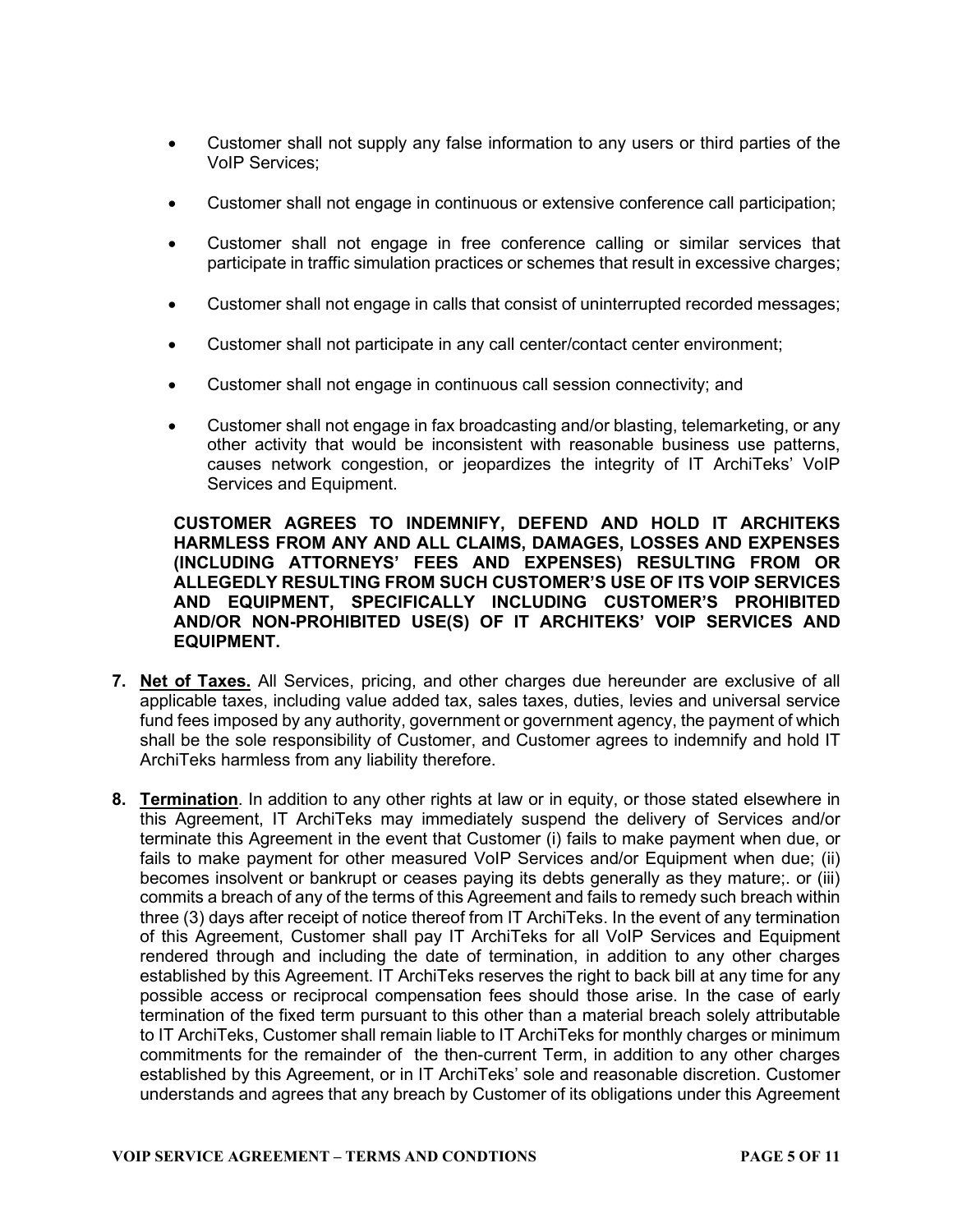shall also be deemed a breach by Customer of its obligations under any other agreements it has entered into with IT ArchiTeks and/or its affiliates and understands and agrees that such breach shall authorize IT ArchiTeks and/or any of its affiliates to immediately suspend performance under, and/or terminate, said agreements with Customer for default if such breach(es) have not been cured within the time provided for in this Agreement.

- **9. Cancellation for Cause by IT ArchiTeks.** IT ArchiTeks may discontinue the furnishing of any and/or all VoIP Services to Customer, without incurring any liability, immediately and without notice if IT ArchiTeks deems, in its sole discretion, that such action is necessary to prevent or to protect against use of automatic dialers, short duration calls, fax blasting, fraud, tricks, tampering, schemes, false or invalid numbers, false credit devices, electronic devices, or any other fraudulent means or devices or to otherwise protect its personnel, agents, facilities or services or to protect against actual or potential adverse financial effect. IT ArchiTeks may discontinue the furnishing of any and/or all Service(s) to Customer, without incurring any liability, immediately and without notice if Customer refuses to furnish information to IT ArchiTeks regarding the Customer's creditworthiness, its past or current use of IT ArchiTeks' Services, the jurisdictional nature or characteristics of the Services or its planned use of Services. IT ArchiTeks may discontinue the furnishing of any and/or all Services to Customer, without incurring any liability, immediately and without notice if Customer provides false information to IT ArchiTeks regarding the Customer's identity, address, creditworthiness, past or current use IT ArchiTeks' Services, jurisdictional nature or characteristics of the Services or its planned use of Service(s).
- **10. Emergency Services 911 Dialing.** Customer acknowledges and understands that IT ArchiTeks' VoIP Services and Equipment are wholly different than traditional 911 services. Customer acknowledges and understands that the IT ArchiTeks' VoIP Services and Equipment does not support 0+ or operator assisted calling, including, without limitation, collect calls, third party billing calls, 900, calling card calls or dial-around calls. IT ArchiTeks' VoIP Services and Equipment may not support 311, 511, and other x11 services in one or more service areas.
	- **10.1. No 0+ or Operator Assisted Calling; May Not Support X11 Calling.** Customer acknowledges and understands that IT ArchiTeks' VoIP Services and Equipment does not support 0+ or operator assisted calling, including, without limitation, collect calls, third party billing calls, 900, calling card calls or dial-around calls. IT ArchiTeks' VoIP Services and Equipment may not support 311, 511, and other x11 services in one or more service areas.
	- **10.2. Required Registration of Address**. Many, but not all, 911 systems now automatically report the telephone number and address of 911 calls made from wire line phones ("E911"). If E911 is available within your 911 system, it will work with IT ArchiTeks' VoIP Services and Equipment only if you register the physical address where you will be using IT ArchiTeks' VoIP Services and Equipment with that phone number. If you move the Equipment to another address, any call that you make using the E911 system may result in emergency service being sent to the registered address rather than the new address. It is your sole and complete responsibility to register the physical address where you will be using IT ArchiTeks' VoIP Services and Equipment.
	- **10.3. Other Limitations**. 911 services will not function if your equipment, or any other equipment through which a 911 call is processed, fails or is not configured correctly or if your IT ArchiTeks' VoIP Services and Equipment is not functioning for any reason,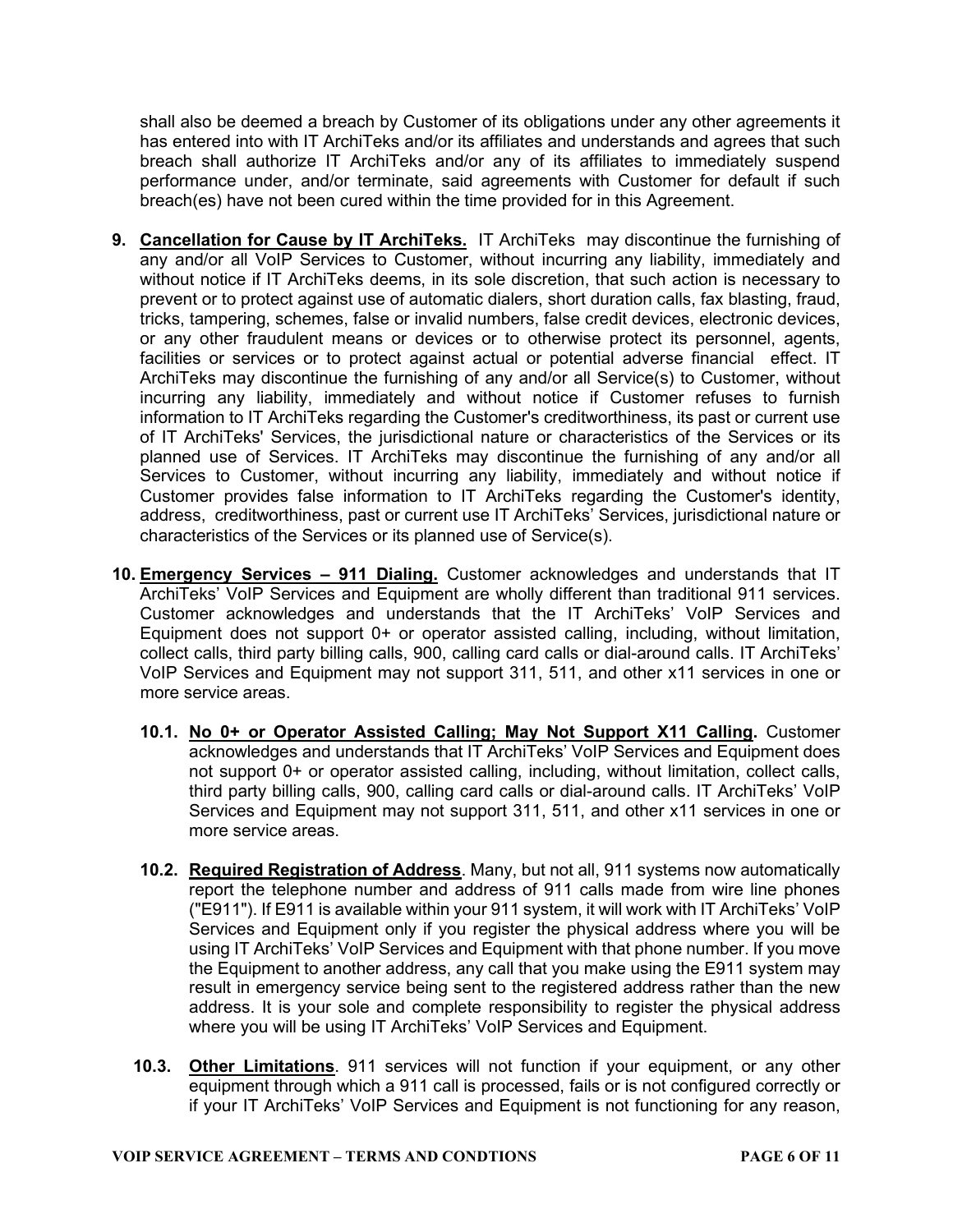including, but not limited to: a loss of electrical power or power outage, broadband service (internet service) outage, or suspension or disconnection of your IT ArchiTeks' VoIP Services and Equipment. If there is a loss of power or power outage, you may be required to reset or reconfigure your Equipment prior to being able to use your VoIP Services, including for 911 purposes. 911 calls may not connect to the PSAP, or may improperly ring to the administrative line of the PSAP, which may not be staffed after hours, or by trained 911 operators, or 911 call may correctly connect to the PSAP, but not automatically transmit the user's phone number and/or location information. There may be a greater possibility of 911 calls not going through, or taking longer to be answered, due to network congestion, as compared to traditional 911 dialing over traditional public telephone networks.

- **10.4. Disclaimer**. IT ArchiTeks does not have any control over whether, or the manner in which, calls using its VoIP Services are answered or addressed by any local emergency response center. IT ArchiTeks disclaims all responsibility and liability for the conduct of local emergency response centers and the national emergency calling center. IT ArchiTeks relies upon the Customer's sole responsibility, as well as third parties to assist in routing 911 Dialing calls to local emergency response centers and to a national emergency calling center. IT ArchiTeks disclaims any and all liability or responsibility in the event such third party data used to route calls is incorrect or yields an erroneous result. IT ArchiTeks disclaims all liability for any VoIP Service outage and/or inability to dial 911 using IT ArchiTeks' VoIP Services and Equipment, or to access emergency service personnel due to the 911 dialing characteristics and limitations set forth in this Agreement.
- **10.5. INDEMNIFICATION. CUSTOMER ACKNOWLEDGES AND AGREES THAT NEITHER IT ARCHITEKS, ITS UNDERLYING CARRIER(S), NOR ANY OTHER THIRD PARTIES INVOLVED IN THE ROUTING, HANDLING, DELIVERY OR ANSWERING OF EMERGENCY SERVICES OR IN RESPONDING TO EMERGENCY CALLS NOR THEIR OFFICERS OR EMPLOYEES, MAY BE HELD LIABLE FOR ANY CLAIM, DAMAGE, LOSS, FINE, PENALTY OR COST (INCLUDING, WITHOUT LIMITATION, ATTORNEYS' FEES) AND YOU HEREBY WAIVE ANY AND ALL SUCH CLAIMS OR CAUSES OF ACTION, ARISING FROM OR RELATING TO THE PROVISION OF ALL TYPES OF EMERGENCY SERVICES TO CUSTOMER. CUSTOMER FURTHER AGREES AND ACKNOWLEDGES THAT CUSTOMER IS INDEMNIFYING AND HOLDING HARMLESS IT ARCHITEKS FROM ANY CLAIM OR ACTION FOR ANY CALLER PLACING SUCH A CALL WITHOUT REGARD TO WHETHER THE CALLER IS CUSTOMER, OR ANY EMPLOYEE, CUSTOMER, OR AGENT OF CUSTOMER. CUSTOMER FURTHER ACKNOWLEDGES AND AGREES THAT ANY INJURY ARISING OUT OF A LACK OF OR MISROUTING OF 911 CALLS, REGARDLESS OF WHETHER THE CALL FAILED OR WAS ROUTED BY A PUBLIC SAFETY ANSWERING POINT OR AN OFFICIAL EMERGENCY OPERATOR, IS NEITHER THE FAULT NOR LIABILITY OF IT ARCHITEKS AND CUSTOMER HOLDS IT ARCHITEKS AND ITS SUBSIDIARIES AND AFFILIATES, AS WELL AS ITS RESPECTIVE OFFICERS, DIRECTORS, MANAGERS, EMPLOYEES AND AGENTS HARMLESS FROM ANY DAMAGES OR LIABILITIES. THESE LIMITATIONS APPLY TO ALL CLAIMS REGARDLESS OF WHETHER THEY ARE BASED ON BREACH OF CONTRACT, BREACH OF WARRANTY, PRODUCT LIABILITY, TORT AND ANY OTHER THEORIES OF LIABILITY.**
- **10.6. Incompatibility with Other Services.** Customer acknowledges and understands that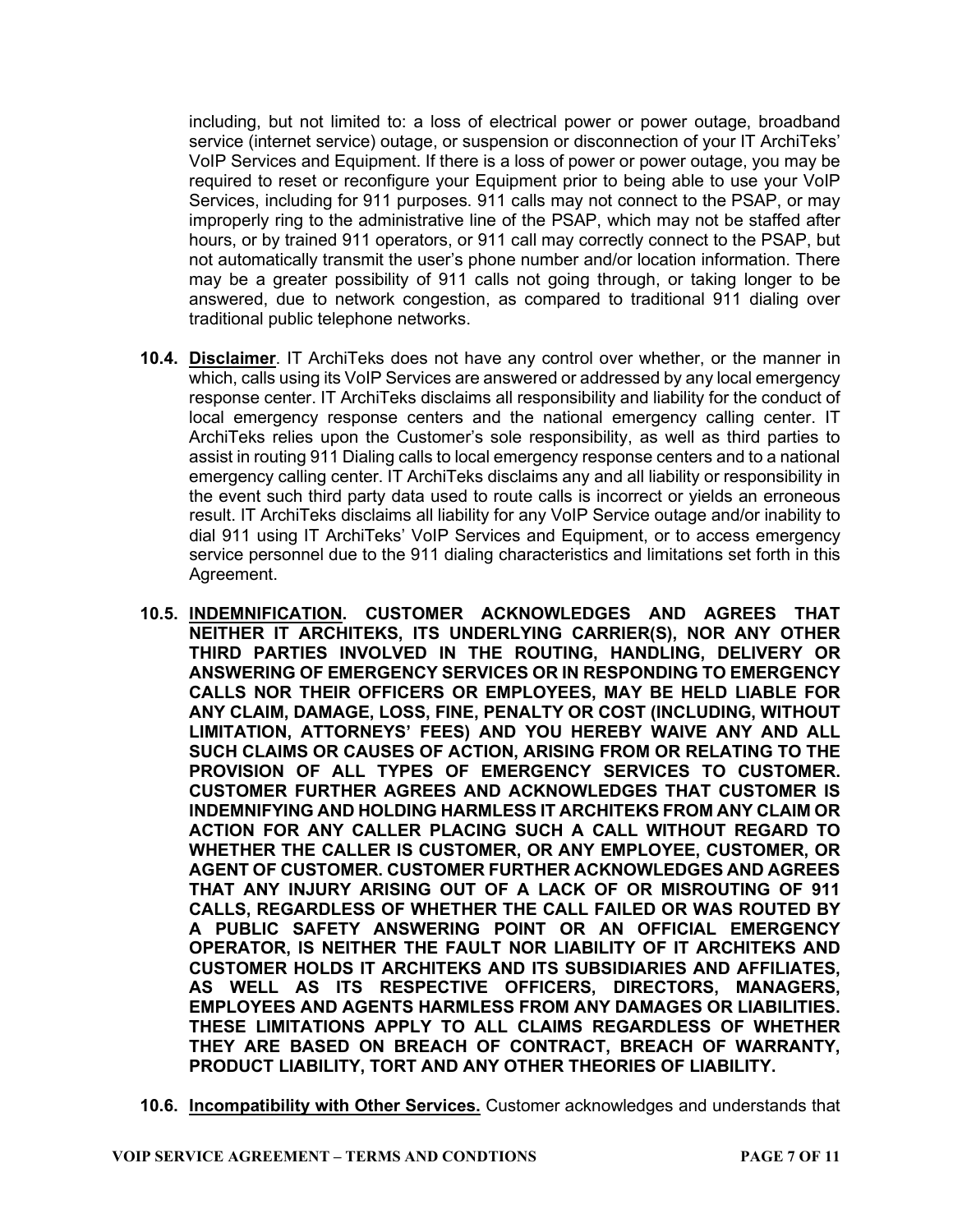IT ArchiTeks' VoIP Services and Equipment is not compatible with all non-voice communications equipment, including but not limited to, some home and office security systems that are set up to make automatic phone calls, emergency phones in elevators, some aspects of satellite TV systems, digital entertainment systems, fax machines, modems and medical monitoring devices. By accepting this Agreement, Customer waives any claim you may have against IT ArchiTeks for interference with or disruption of such systems due to IT ArchiTeks' VoIP Services and Equipment.

There may also be other services with which IT ArchiTeks' VoIP Services and Equipment may be incompatible. Some providers of broadband service may provide modems that prevent the transmission of communications using IT ArchiTeks' VoIP Services and Equipment. IT ArchiTeks does not warrant that IT ArchiTeks' VoIP Services and Equipment will be compatible with all broadband services and expressly disclaim any express or implied warranties regarding the compatibility of the VoIP Services and Equipment with any particular broadband service.

- **10.7. Use Outside of the United States**. As previously noted, there are limitations with IT ArchiTeks' VoIP Services and Equipment access to 911. IT ArchiTeks' VoIP Services and Equipment does not provide access to emergency services in any country outside of the United States. IT ArchiTeks' VoIP Services and Equipment disclaims any obligation to provide you with access to emergency services in any jurisdiction.
- **11. Limitation of Warranties.** IT ArchiTeks makes no express or implied warranty regarding the VoIP Services or Equipment, made the basis of this Agreement, or the installation of same and disclaims any implied warranty, including any warranties of merchantability and/or fitness for a particular purpose. IT ArchiTeks does not warrant that the VoIP Services or Equipment will function without failure, delay, interruption, error, degradation of voice quality or loss of content, data or information. IT ArchiTeks does not authorize anyone, including but not limited to its employees, agents or representatives, to make a warranty of any kind on its behalf and you should not rely on any such statement. Customer agrees that it accepts the VoIP Services and Equipment "as is" and that Customer is not entitled to replacement or refund in the event of any defect. The provisions of this section shall be applied to the fullest extent of the law, but if any portion of this section is determined to be unlawful, then this section shall be construed to limit liability against IT ArchiTeks to the fullest extent possible under the law. We will not give you credit for any interruption of VoIP Services, including international calling services.
- **12. Limitation of Liability. IN NO EVENT SHALL IT ARCHITEKS BE LIABLE TO YOU, YOUR REPRESENTATIVES OR AUTHORIZED ASSIGNS OR ANYONE ELSE FOR ANY INCIDENTAL, DIRECT, INDIRECT, SPECIAL, PUNITIVE, EXEMPLARY, OR CONSEQUENTIAL DAMAGES, OR FOR ANY DAMAGES FOR LOSS OF DATA, LOSS OF REVENUE OR PROFITS, RELATING TO OR ARISING OUT OF THE VOIP SERVICES OR EQUIPMENT, THE USE OF OR INABILITY TO USE THE VOIP SERVICES, THE ABSENCE, DELAY, FAILURE OR OUTAGE OF THE VOIP SERVICES, THE INABILITY TO DIAL 911 OR E911 TO ACCESS EMERGENCY SERVICE PERSONNEL, THE INABILITY TO DIAL SECURITY, LAW ENFORCEMENT OR FIRE PREVENTION/ PROTECTION SERVICES OR SYSTEMS, THE DEVICE, THE USE OF AND/OR INABILITY TO USE THE EQUIPMENT, THE INSTALLATION OF THE EQUIPMENT, AND/OR THIS AGREEMENT. NOR SHALL IT ARCHITEKS BE LIABLE FOR ANY DELAY OR FAILURE TO PROVIDE THE VOIP SERVICES, INCLUDING 911 DIALING, AT ANY TIME OR FROM TIME TO TIME, OR FOR ANY INTERRUPTION OR DEGRADATION OF VOICE QUALITY CAUSED BY ANY**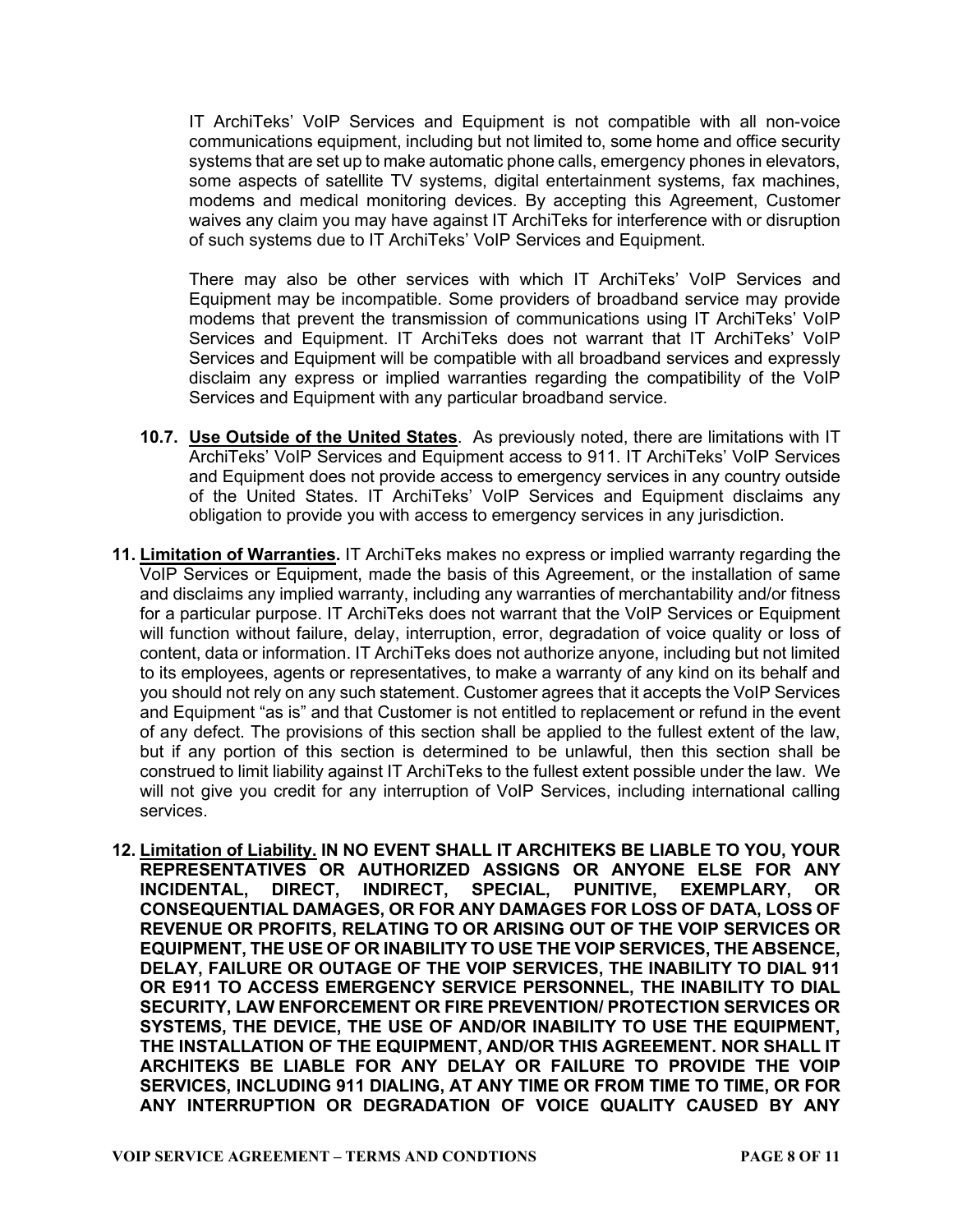**REASON INCLUDING BUT NOT LIMITED TO THE FOLLOWING: AN ACT OR OMISSION OF AN UNDERLYING CARRIER, SERVICE PROVIDER, VENDOR OR THIRD PARTY, EQUIPMENT, NETWORK OR FACILITY FAILURE, EQUIPMENT, NETWORK OR FACILITY UPGRADE, SERVICE, MAINTENANCE, MODIFICATION, SHORTAGE, OR RELOCATION, FORCE MAJEURE EVENTS SUCH AS BUT NOT LIMITED TO ACTS OF GOD, ADVERSE WEATHER, STRIKES, FIRE, WAR, RIOT, GOVERNMENT ACTIONS OR TERRORISM, SERVICE, DEVICE, EQUIPMENT, NETWORK OR FACILITY FAILURE CAUSED BY THE LOSS OF POWER OR INTERNET SERVICE TO IT ARCHITEKS OR CUSTOMER, AND ANY CAUSE THAT IS BEYOND ARCHITEKS' CONTROL, INCLUDING WITHOUT LIMITATION THE FAILURE OF AN INCOMING OR OUTGOING COMMUNICATION, THE INABILITY OF COMMUNICATIONS TO BE CONNECTED OR COMPLETED, INCLUDING 911 DIALING, OR DEGRADATION OF VOICE QUALITY. IT ARCHITKES SHALL NOT BE LIABLE FOR UNAUTHORIZED ACCESS TO IT ARCHITEKS' OR CUSTOMER'S TRANSMISSION FACILITIES OR PREMISES, EQUIPMENT OR FOR UNAUTHORIZED ACCESS TO, OR ALTERATION, THEFT OR DESTRUCTION OF, CUSTOMER'S DATA FILES, PROGRAMS, PROCEDURES, OR INFORMATION THROUGH ACCIDENT, FRAUDULENT MEANS OR DEVICES OR ANY OTHER METHOD, REGARDLESS OF WHETHER SUCH DAMAGE OCCURS AS A RESULT OF IT ARCHITEKS' NEGLIGENCE OR OTHER ACTS OR OMISSIONS. IT ARCHITEKS' LIABILITY FOR ANY ACT OR OMISSION SHALL IN NO EVENT EXCEED THE SERVICE CHARGES WITH RESPECT TO THE AFFECTED TIME PERIOD. THE LIMITATIONS SET FORTH HEREIN APPLY TO ALL CLAIMS FOUNDED IN BREACH OF CONTRACT, BREACH OF WARRANTY, PRODUCT LIABILITY, TORT, AND ANY AND ALL OTHER THEORIES OF LIABILITY, AND APPLY WHETHER OR NOT IT ARCHITEKS WAS INFORMED OF THE LIKELIHOOD OF ANY PARTICULAR TYPE OF DAMAGE. FURTHER, YOU AGREE TO REIMBURSE IT ARCHITEKS FOR ALL COSTS AND EXPENSES RELATED TO THE DEFENSE OF ANY SUCH CLAIMS, INCLUDING ATTORNEYS' FEES AND LITIGATION COSTS. THE PROVISIONS OF THIS SECTION SHALL BE APPLIED TO THE FULLEST EXTENT OF THE LAW, BUT IF ANY PORTION OF THIS SECTION IS DETERMINED TO BE UNLAWFUL, THEN THIS SECTION SHALL BE CONSTRUED TO LIMIT LIABILITY AGAINST IT ARCHITEKS TO THE FULLEST EXTENT POSSIBLE UNDER THE LAW.** 

**13. INDEMNIFICATION AND WAIVER OF CLAIMS. CUSTOMER IS LIABLE FOR ANY AND ALL USE OF THE VOIP SERVICES AND EQUIPMENT BY CUSTOMER AND BY ANY PERSON MAKING USE OF THE VOIP SERVICES OR EQUIPMENT, AND CUSTOMER AGREES TO DEFEND, INDEMNIFY AND HOLD HARMLESS IT ARCHITEKS AGAINST ANY AND ALL LIABILITY FOR ANY SUCH USE THAT FAILS TO COMPLY WITH THIS AGREEMENT. CUSTOMER FURTHER AGREE TO DEFEND, INDEMNIFY AND HOLD HARMLESS IT ARCHITEKS FROM ANY AND ALL CLAIMS AND/OR LIABILITY FOR DAMAGES, PERSONAL INJURY, DEATH, FINES, PENALTIES, COSTS, EXPENSES, LOSSES, LOST PROFIT, LOST REVENUE, PROPERTY DAMAGE, ATTORNEYS' FEES, AND ANY AND ALL OTHER DAMAGES OF WHATEVER KIND AND NATURE RELATING TO OR ARISING OUT OF THE VOIP SERVICES, THE USE OF OR INABILITY TO USE THE VOIP SERVICES, THE ABSENCE, FAILURE OR OUTAGE OF THE VOIP SERVICES, THE INABILITY TO DIAL 911 OR E911 TO ACCESS EMERGENCY SERVICE PERSONNEL, THE INABILITY TO DIAL SECURITY, LAW ENFORCEMENT OR FIRE PREVENTION/ PROTECTION SERVICES OR SYSTEMS, THE EQUIPMENT, THE USE OF AND/OR INABILITY TO USE THE EQUIPMENT, THE INSTALLATION OF THE EQUIPMENT, AND/OR THIS AGREEMENT UNLESS THE CLAIMS OR CAUSES OF ACTION ARISE FROM OUR GROSS NEGLIGENCE, RECKLESSNESS, OR WILLFUL**